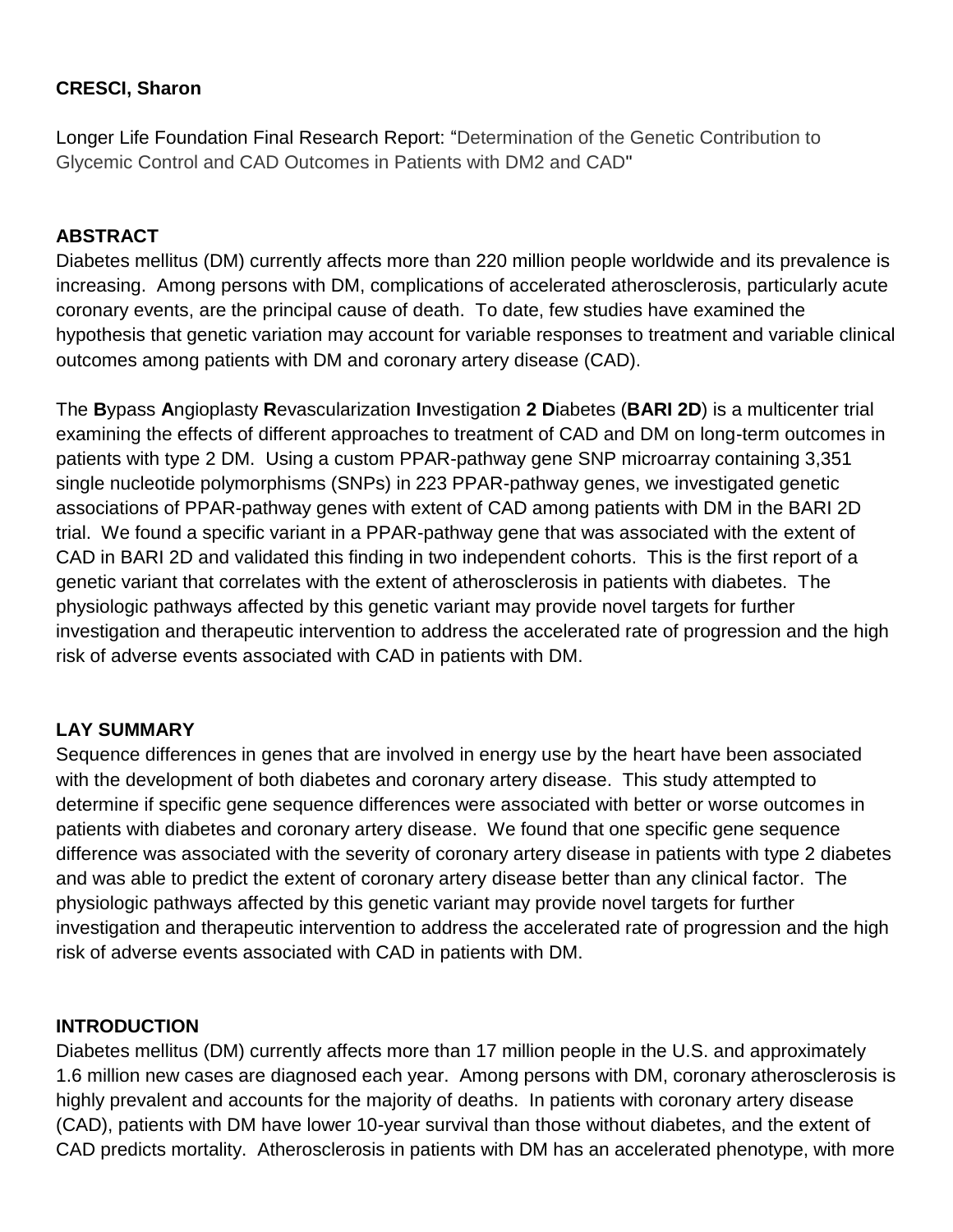diffuse and extensive disease that shows more rapid progression, suggesting a distinctive pathogenesis. The distinct pathogenesis of the accelerated atherosclerosis observed among patients with DM is poorly understood, and the role of genetic factors is unknown.

**B**ypass **A**ngioplasty **R**evascularization **I**nvestigation **2 D**iabetes (BARI 2D) was a multicenter randomized clinical trial that investigated the effect of different approaches to the treatment of both CAD and DM on long term outcomes in patients with type 2 DM. All patients in BARI 2D had DM and CAD suitable for, but not requiring, revascularization. Baseline extent of CAD in BARI 2D was defined angiographically and quantified by a core laboratory. Clinical factors contributing to extent of CAD among patients in BARI 2D, defined as the number of coronary lesions ≥ 20% diameter stenosis (DS), were recently reported, however, the total variance in extent of CAD explained by baseline clinical factors was less than 10%, providing an important rationale for examining the putative role of genetic factors.

Peroxisome-proliferator activated receptor (PPAR)-pathway genes are involved in cellular processes relevant to both CAD and DM. PPARs are master regulators of lipid and glucose homeostasis, cardiac energy metabolism, vascular inflammation and cell differentiation and have been implicated in the development and progression of both type 2 DM and atherosclerosis in animal studies. We therefore hypothesized that investigating genetic variation within the PPAR gene pathway would identify novel genes involved in diabetic atherosclerosis.

Using a custom PPAR-pathway gene SNP microarray containing 3,351 single nucleotide polymorphisms (SNPs) in 223 PPAR-pathway genes, we investigated genetic associations of PPARpathway genes with extent of CAD among patients with DM in the BARI 2D trial. We then sought to validate the discovered associations in two additional well-phenotyped cohorts of patients with CAD and DM.

#### **METHODS**

1,043 patients (702 Caucasian; 175 African-Americans) from the **B**ypass **A**ngioplasty **R**evascularization **I**nvestigation **2 D**iabetes (BARI 2D) genetic cohort were genotyped for 3,351 variants in 223 PPAR-pathway genes using a custom targeted-genotyping array. As an example of genotyping results, Figure 1 shows the clustered genotype results (AA in red, AT in blue, and TT in



green) for 122 patients for one of the SNPs on the PPAR-pathway custom chip. For all samples genotyped, data completeness was 99.30% and repeatability was 99.98%. Cluster analysis implemented in PLINK was utilized for screening for evidence of subtle population stratification based on pairwise identity-by-state (IBS) sharing distance among all possible pairs of the SNPs. Across the samples of our BARI 2D genetic cohort, four wellseparated subgroups correlated with self-reported ethnic groups, and the two major groups of African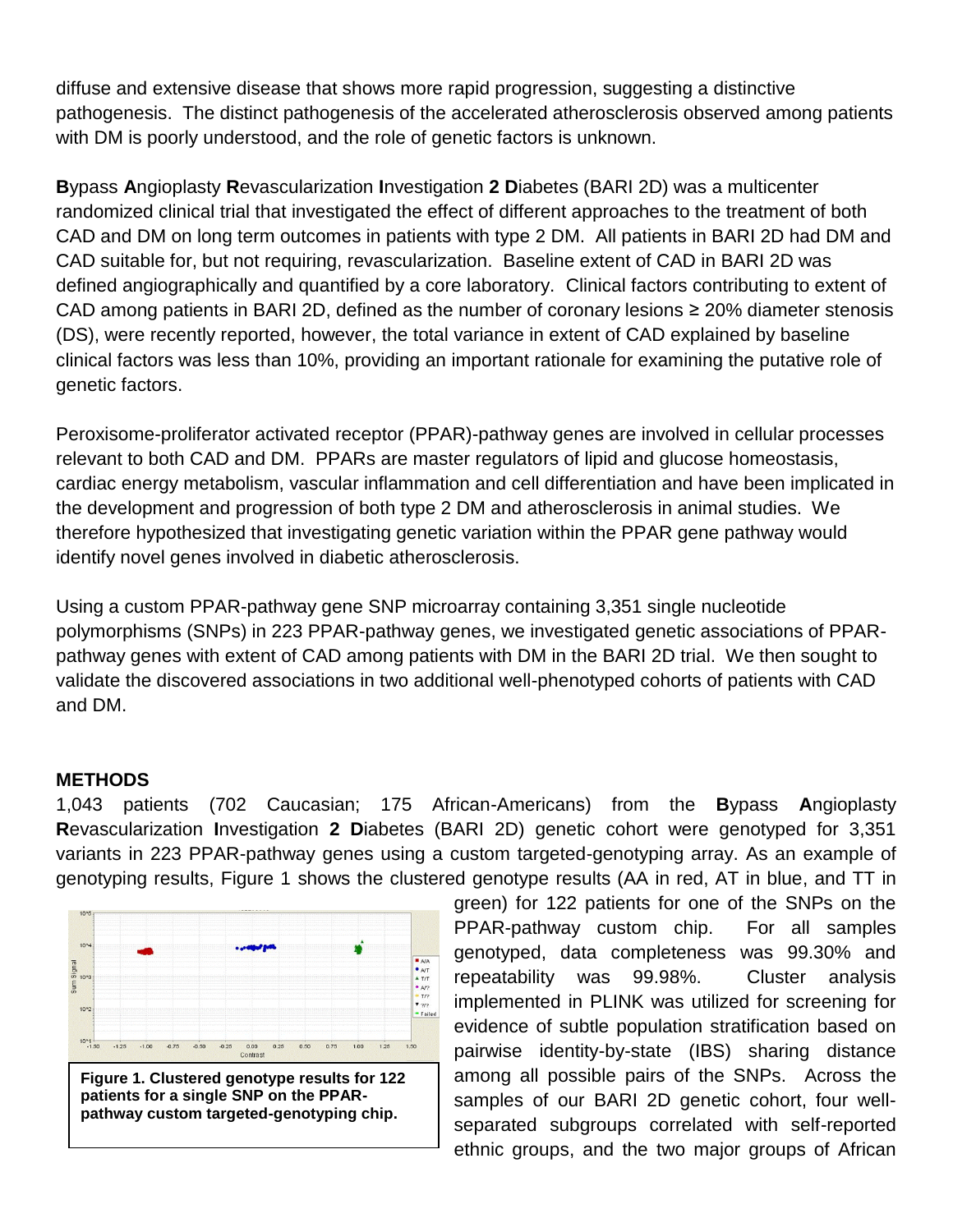Americans and Caucasians were distinguished. Within Caucasian and African American, no further population stratification or genetic drift was detected according to multidimensional scaling plots.

Angiographic endpoints were determined by a core laboratory. The primary endpoint for our analysis was number of lesions ≥ 20% DS documented on the coronary angiogram. Myocardial jeopardy index and number of lesions ≥ 70% DS were also determined for variant(s) achieving significance in replication cohorts. Number of lesions and myocardial jeopardy index were evaluated as continuous variables with kernel density estimators used to plot their overall distributions. Continuous variables were compared by student *t* tests or Wilcox tests (depending on distributional properties); categorical variables were compared by chi-square tests. Stepwise linear regression was used to identify baseline factors associated with number of lesions (log transformed) and myocardial jeopardy index.

### **RESULTS**

In Caucasian BARI 2D subjects, single SNP analysis identified one SNP (rs1503298) that was highly significantly associated (P = 5.5 x 10<sup>-6</sup>) with number of coronary lesions  $\geq$  20% DS (Figure 2), even after stringent Bonferroni correction for all 3,351 SNPs. This association was validated in the diabetic subgroups of two independent cohorts, the TRIUMPH post-myocardial infarction registry and the

prospective Family Heart Study of individuals at risk for CAD. This SNP is located in intron 12 of the gene that encodes Tolloid-like 1 (*TLL1*), a metalloproteinase that regulates bone morphogenetic protein-2 (BMP-2) and transforming growth factor β. This association remained significant after including all baseline clinical covariates and principal components in the model. The mean  $(\pm SE)$  residual of number of lesions ≥ 20% by *TLL1* rs1503298 genotype after adjustment for age, sex and BMI in Caucasian BARI 2D subjects is shown in Figure 3A. To put this data into a clinically relevant context, an average BARI 2D subject (a 63 year old male with a BMI of 30) with the TT genotype would have 4.43 coronary lesions ≥ 20% DS, with the CT genotype would have 5.02 coronary lesions  $\geq$  20% DS, and with the CC genotype



would have 5.46 coronary lesions ≥ 20% DS (Figure 3B). Of note, in general linear regression modeling, this SNP explained more variance of the phenotype (number of coronary lesions ≥ 20% DS) than the previously determined clinical factors. *TLL1* rs1503298 explained 2.75% of the variance as compared to sex (1.61%), age (0.12%), and BMI (0.01%). Subjects with *TLL1* rs1503298 CT genotype had 22% more coronary lesions ≥ 20% DS as compared with those with TT genotype and those with the CC genotype had 37% more coronary lesions  $\geq$  20% DS.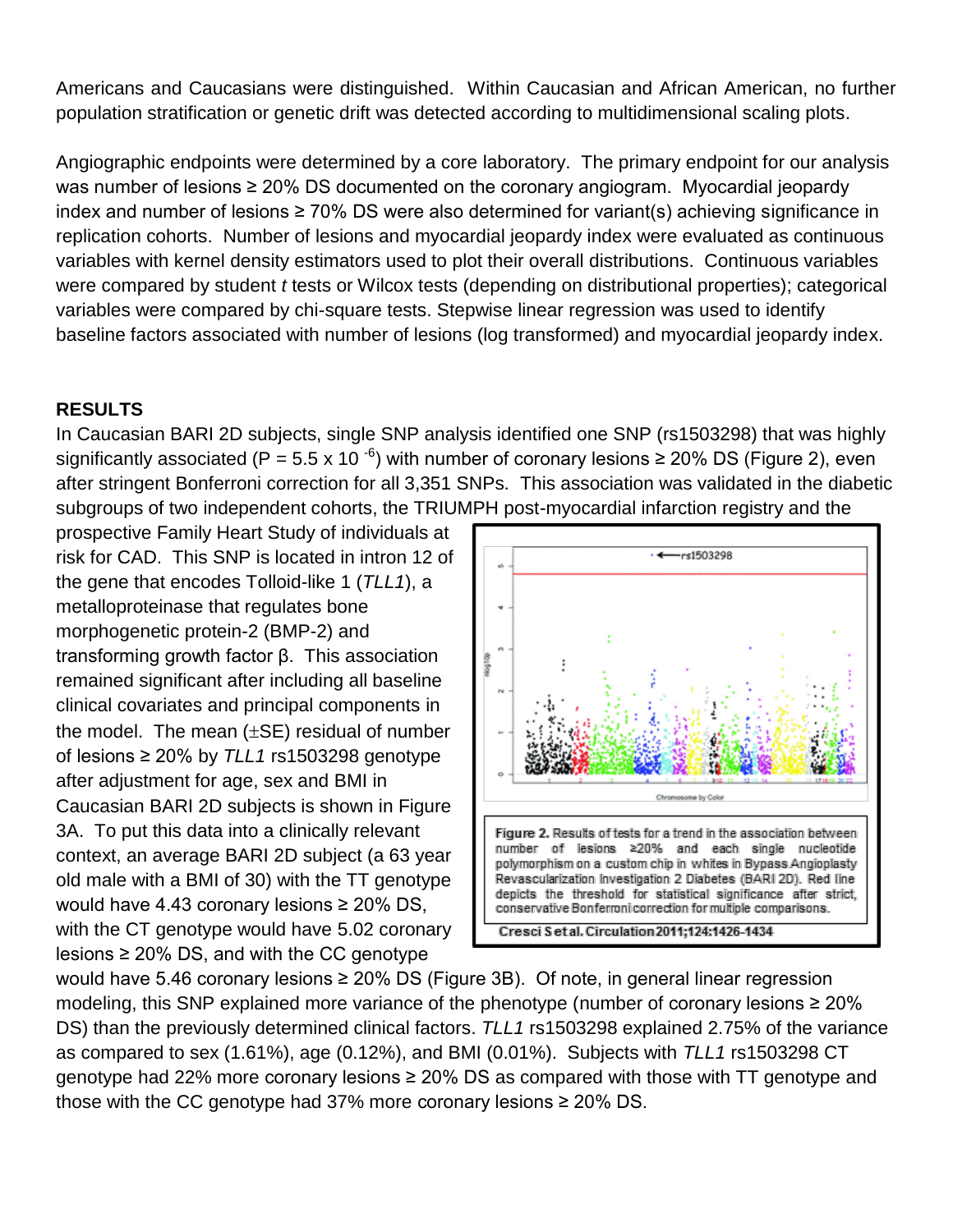The *TLL1* rs1503298 polymorphism showed strong associations not only with the primary endpoint of number of lesions ≥ 20% DS, but also with number of angiographically severe (≥70% DS) lesions, and with myocardial jeopardy index, a semi-quantitative method used to estimate the amount of potential myocardial ischemia attributable to the location and severity of coronary lesions in an individual; these measures of extent of severe CAD have previously been shown to correlate with prognosis in patients with CAD. To our knowledge, this is the first demonstration of a significant association of genetic variation specifically with extent of the atherosclerotic disease that develops



among patients with DM, where atherosclerosis has been known to display a distinctively aggressive phenotype.

#### **DISCUSSION**

The observation of an association between extent of CAD in patients with DM and this particular gene in the PPARpathway regulated processes is noteworthy. *TLL1* encodes a protein, Tolloid-like1, that has been identified within the cascade of cellular processes related to vascular inflammation and calcification. Since vascular calcification is a prominent feature of the phenotype of diabetic atherosclerosis, it is intriguing to speculate that genetic variability in *TLL1* is may have strong biologic plausibility as a contributor to its pathogenesis. Furthermore, the physiologic pathways affected by this genetic variant may provide novel targets for further investigation and therapeutic intervention to address the accelerated rate of progression and the high risk of adverse events associated with CAD in patients with DM.

# **FUTURE PLANS**

These data will be extended to investigate whether the *TLL1* variant that is associated with extent of CAD is also associated with clinical outcomes among patients with diabetes and CAD, including myocardial infarction and mortality, and potentially form the foundation for an R01 submission.